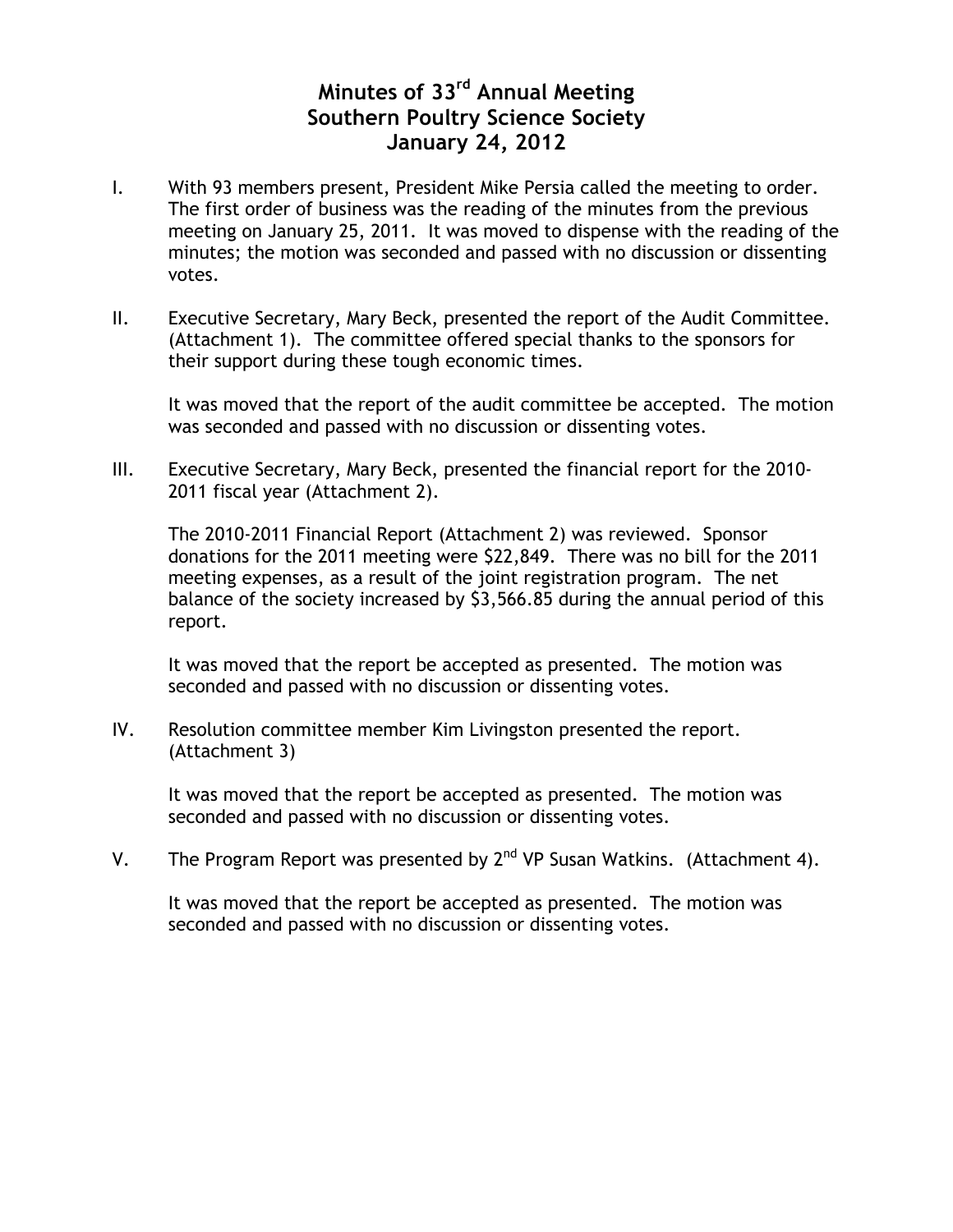VI. First Vice President, Don McIntyre, expressed his appreciation to the judges and presented the student awards. Each student received a certificate and check for \$500.

### **2012 SPSS STUDENT AWARDS**

#### **Nutrition**

- C. Gehring, Auburn University
- L. Mejia, Mississippi State University
- F. Mussini, University of Arkansas

#### **Environment & Management**

M. Ross, Texas A&M University

#### **Physiology,Pathology**

B. Jordan, University of Georgia

#### **Processing and Products**

R. Thankssery, North Carolina State University

#### **Posters**

- B. Kreifels, University of Nebraska
- M. Barrios, Kansas State University
- V. Kuttappan, University of Arkansas

#### **Undergraduate Research Award Winner**

J. Hoffman, Texas A&M

#### **Undergraduate Research Award Participants**

- H.M. Fleming, University of Arkansas
- J. Klein, Texas A&M University
- L. Boemo, University of Santa Maria, Brazil
- T. Bell, Virginia Tech University
- R. Horil, LSU
- P. Rosa, Mississippi State
- S. Silva, Mississippi State
- E. Bilgili, Auburn

Leonel Mejia, Mississippi State University, received the Alltech Manuscript Award, presented by Ted Sefton from Alltech.

VII. Nominating Committee chairman Mike Hulet presented the report. The nominating committee submitted the following slate of officers in nomination:

| President:                     | Don McIntyre                           |
|--------------------------------|----------------------------------------|
| 1 <sup>st</sup> Vice President | Susan Watkins                          |
| 2 <sup>nd</sup> Vice President | <b>Stacey Roberts and Scott Virden</b> |
|                                |                                        |

Executive Secretary Mary Beck

Nominations were requested from the floor. None were presented and it was moved that the nominations be closed and the three unopposed officers be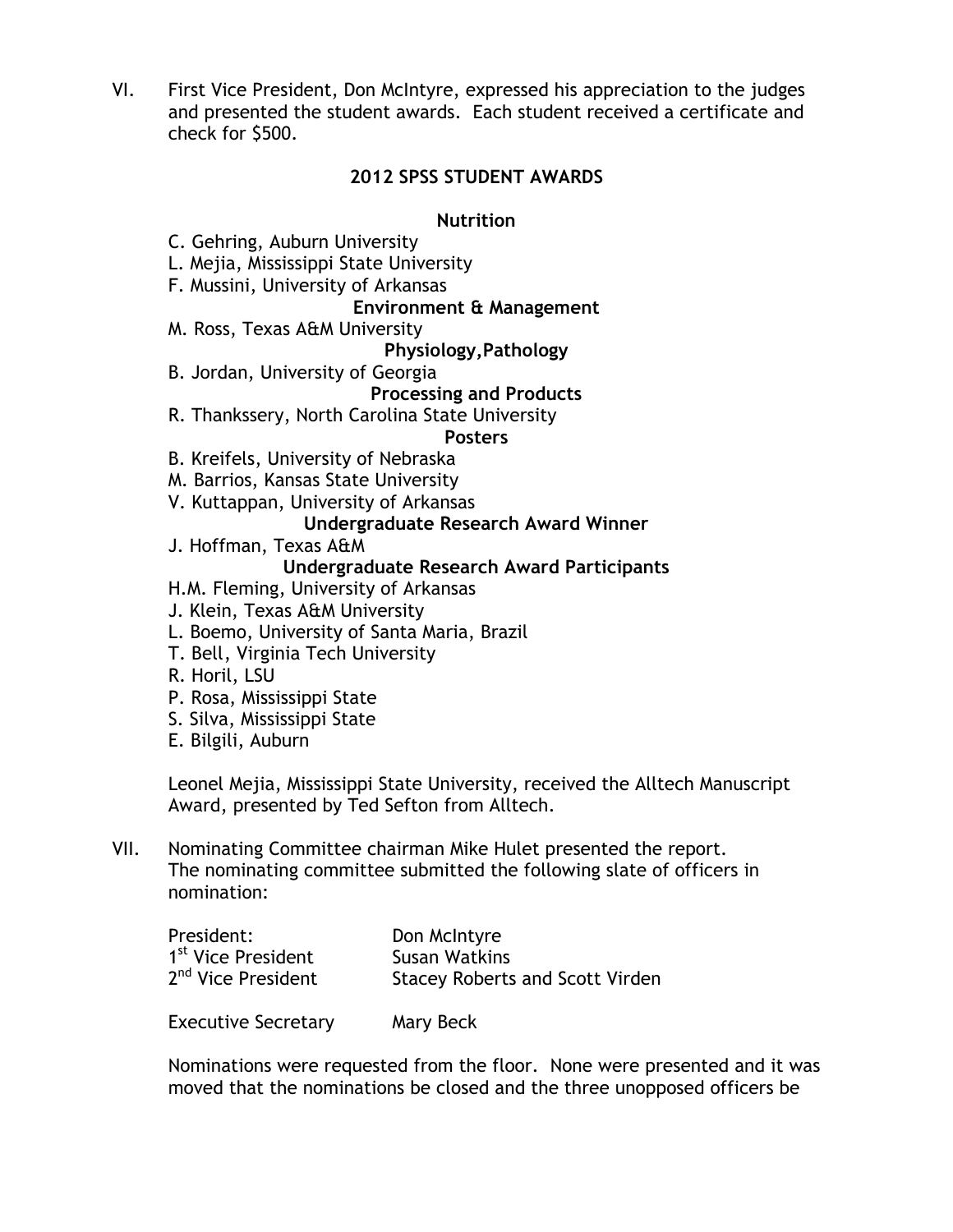elected by acclamation. The motion was seconded. These nominees were elected by acclamation.

A ballot election was conducted of the voting members and Stacey Roberts, Akey Nutrition, was elected as 2<sup>nd</sup> Vice President.

- VII. There were no items of Old Business.
- IX. There was one item of New Business. There was a request from FASS for a second three-year commitment to support the FASS Science Policy Office in Washington, DC, in the amount of \$5000 per year. Bob Buresh brought the item to the floor and Mike Lacy was available to answer questions. The item was approved.
- X. Comments from the Executive Secretary, Mary Beck
	- A. SPSS extends thanks to Lisa Buresh for the long hours she has spent managing the program table.
	- B. Thanks were extended to Bob Buresh for tremendous support during the transition of the executive secretary position.
	- C. There will continue to be "No Photography" signs posted in the meeting rooms next year.
	- D. The abstract management firm, OmniPress, did a fairly good job in its initial handling of abstracts and program generation. There will be a debriefing prior to summer to fine tune and tweak several submission/handling issues that caused difficulties or minunderstandings.
- XI. President Persia made the following closing comments:
	- 1. Abstracts for the 2013 International Poultry Scientific Forum will be due on Wednesday, October 3, 2012.
	- 2. The next meeting of the society will be on January 28-29, 2013.
	- 3. Registration fees will remain the same as this year, including the joint registration process.
- XII. President Persia turned the meeting over to President-elect Don McIntyre for adjournment. President McIntyre presented Past-president Persia with his honorary rooster in appreciation for his service to the society. Executive Secretary Mary Beck presented Bob Buresh with an honorary rooster in recognition for his service to the Society.
- XIII. It was moved and seconded to adjourn. The vote was unanimous.

Respectfully submitted, Mary Beck Executive Secretary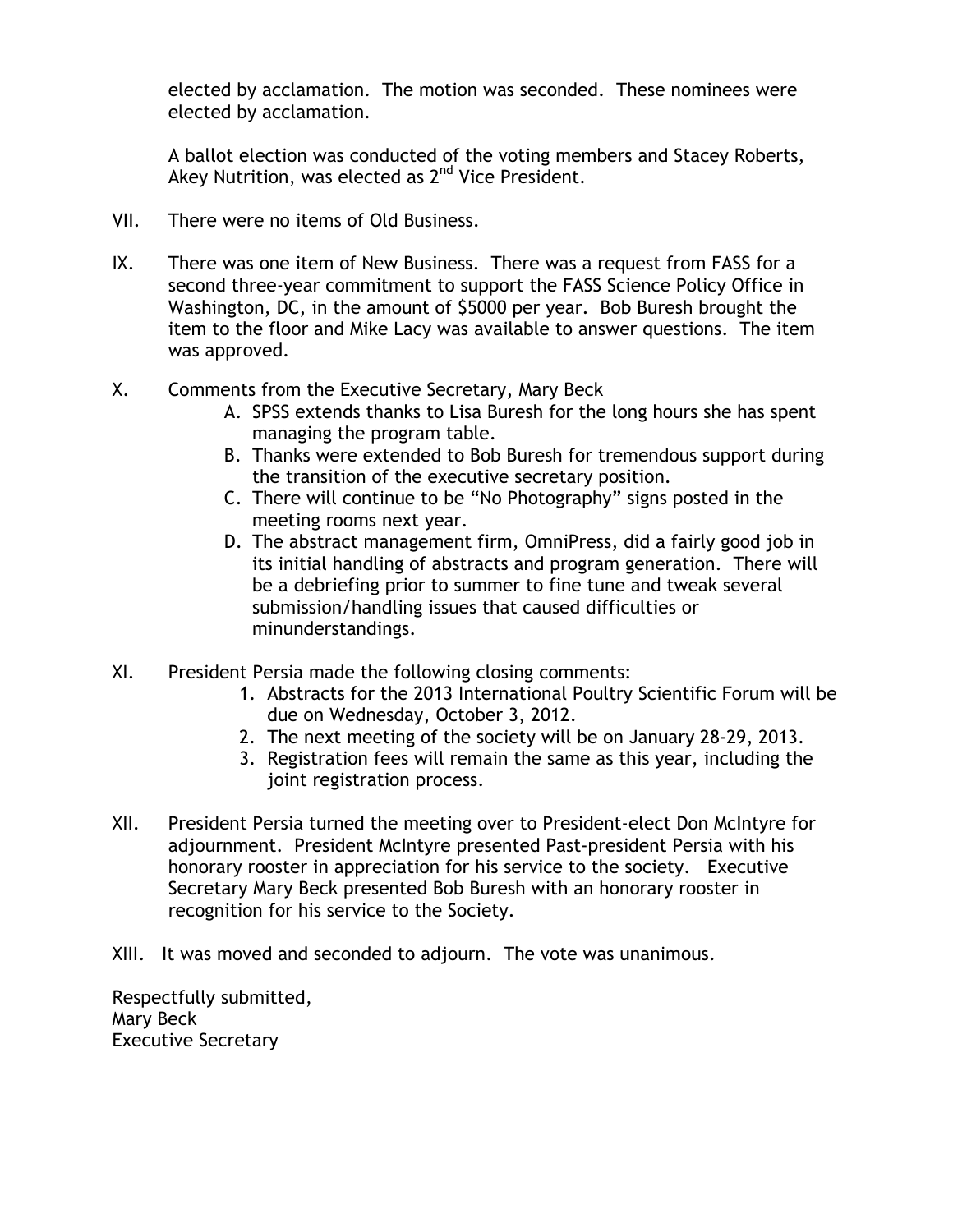## **Audit Committee Report 33rd Annual Meeting Southern Poultry Science Society January 24, 2012**

The Audit Committee composed of \_\_\_\_\_Bob Buresh\_\_\_ and \_\_\_\_\_\_\_\_\_\_\_\_\_\_\_ has reviewed the financial records of the Society for the operating year 2010-2011. The following comments are offered to the Society.

The balance in the Wachovia/Wells Fargo checking account as of October 1, 2010, was \$ 32,574.29. The balance in the Wachovia/Wells Fargo Money Market CD (#41-411-210-0491718) as of October 1, 2010 was \$30,537.13. Therefore, the total balance was \$63,116.42. In July, 2011, \$25,000 was moved from the checking account into a savings account, leaving \$13,289.92 in checking). The balance in these three accounts as of September 30, 2011 was \$66,683.32, an increase of \$3,566.85.

- 1. All records were in good order. The records included receipts with check numbers and copies of the checks. All expenses were for legitimate purposes of running this organization.
- 2. The end of the period checking account balance was correct, based on the starting balance, income and expenses for the period.
- 3. The Audit Committee offers the following comments and suggestions:
	- A. We offer special thanks to our sponsors who have helped maintain the needed strength of the organization with their support during these difficult economic times.
	- B.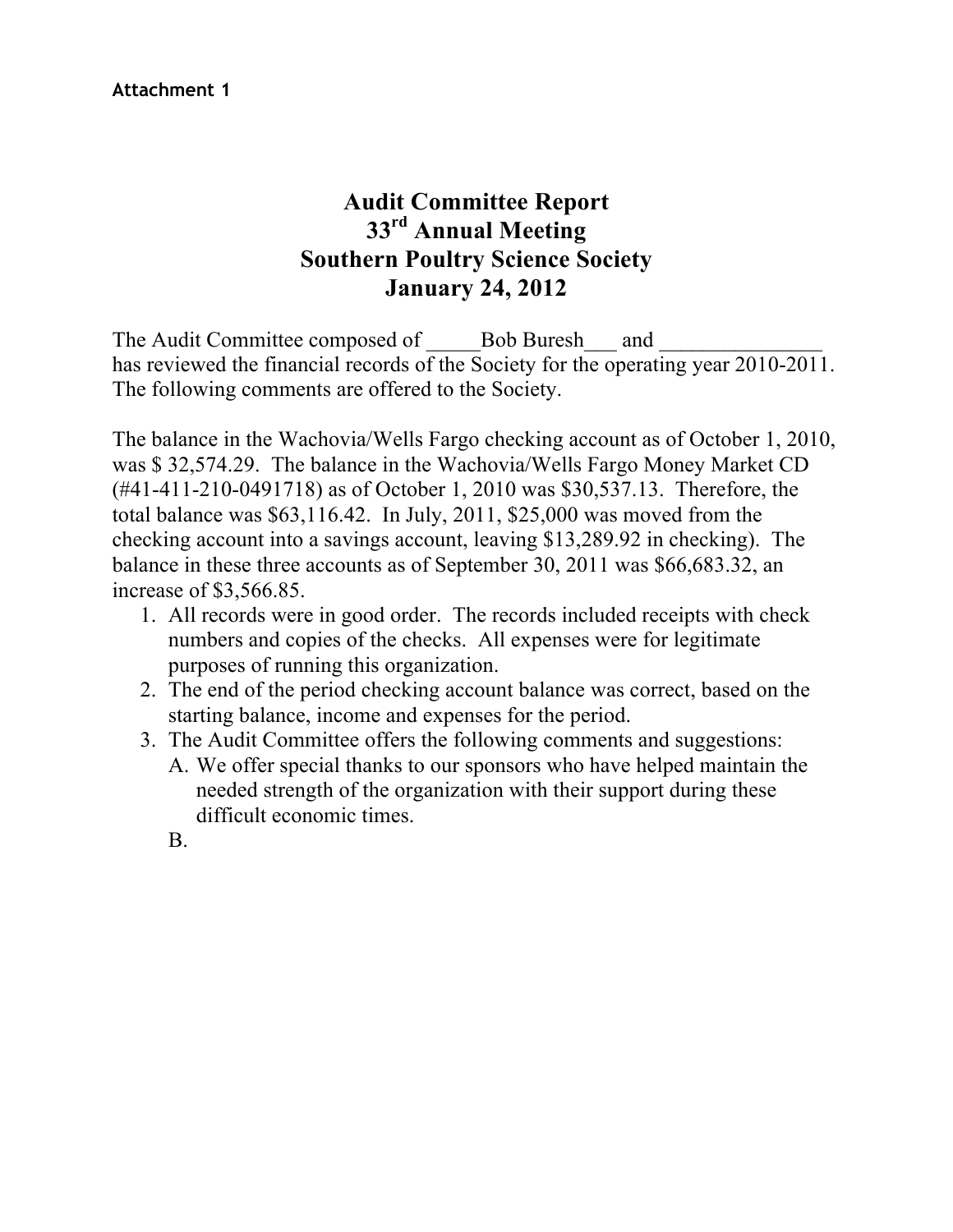## **Attachment 2**

# Southern Poultry Science Society Financial Report 10/1/10 – 9/30/11

| <b>STARTING BALANCE</b>                                    | 63,116.47  |
|------------------------------------------------------------|------------|
| $CD$ (1.01% Interest)                                      | 30,537.13  |
| Checking                                                   | 32,574.29  |
|                                                            |            |
| <b>INCOME</b>                                              |            |
| <b>Sponsor Donations</b>                                   | 22,849     |
| Interest-Savings                                           | 3.24       |
| Interest-CD                                                | 243.73     |
|                                                            |            |
| <b>TOTAL INCOME</b>                                        | 23,096.00  |
| <b>EXPENSES</b>                                            |            |
| <b>IPSF</b> Judges                                         | 625.00     |
| Poster Reception + Student Luncheon                        |            |
| <b>Bank Charge</b>                                         | 12.00      |
| FASS Page and Time Charges                                 | 2090.59    |
| FASS Science Policy Support                                | 5000       |
| PSA Annual Meeting Sponsor                                 | 2,000.00   |
|                                                            | 707.23     |
| <b>Executive Secretary Travel</b><br><b>Student Awards</b> |            |
|                                                            | 5,500.00   |
| Office Supplies, Postage, PO Box                           | 994.27     |
| OmniPress (Abstracts)                                      | 2,325.00   |
| <b>Registration Refunds</b><br>Misc                        | 275.00     |
|                                                            |            |
|                                                            |            |
| <b>TOTAL EXPENSES</b>                                      | 19,529.09  |
| <b>ENDING BALANCE</b>                                      | 66,683.32  |
|                                                            | $+3566.85$ |
|                                                            |            |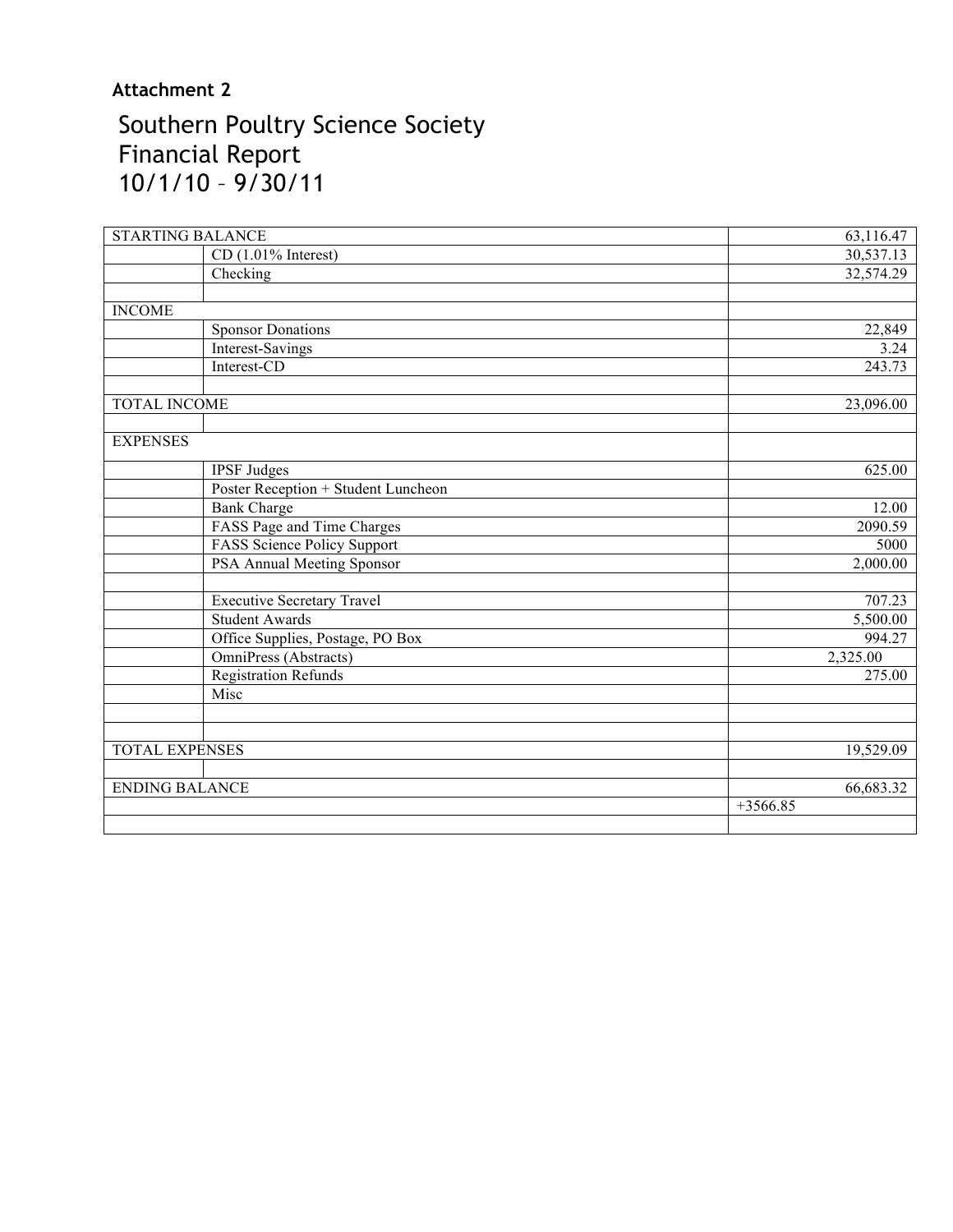## **Resolutions Committee Report 33rd Annual Meeting Southern Poultry Science Society January 24, 2012**

The resolutions committee composed of \_\_\_Kim Livingston and and Bill Saylor resolves that:

1. The members of the Southern Poultry Science Society thank the following for their efforts in organizing and conducting an excellent meeting

> Mike Persia, President Don McIntyre, 1<sup>st</sup> Vice President Susan Watkins, 2nd Vice President Joe Hess, Past President Mary Beck, Executive Secretary

2. The members of the Society thank the following companies for their support and financial assistance:

> Platinum Ajinomoto Heartland LLC Alltech, Inc. Clemson University DSM Nutritional Products, Inc. Evonik Degussa Corporation Huvepharma, Inc. Hy-Line International Mosaic Feed Ingredients Novus International Poultry Science Association U.S. Poultry & Egg Association

Gold ABVista Feed Ingredients Adisseo Archer Daniels Midland Company Aviagen, Inc. Bakery Feeds (Griffin Industries) Danisco Animal Nutrition Diamond V Mills Hybrid Turkeys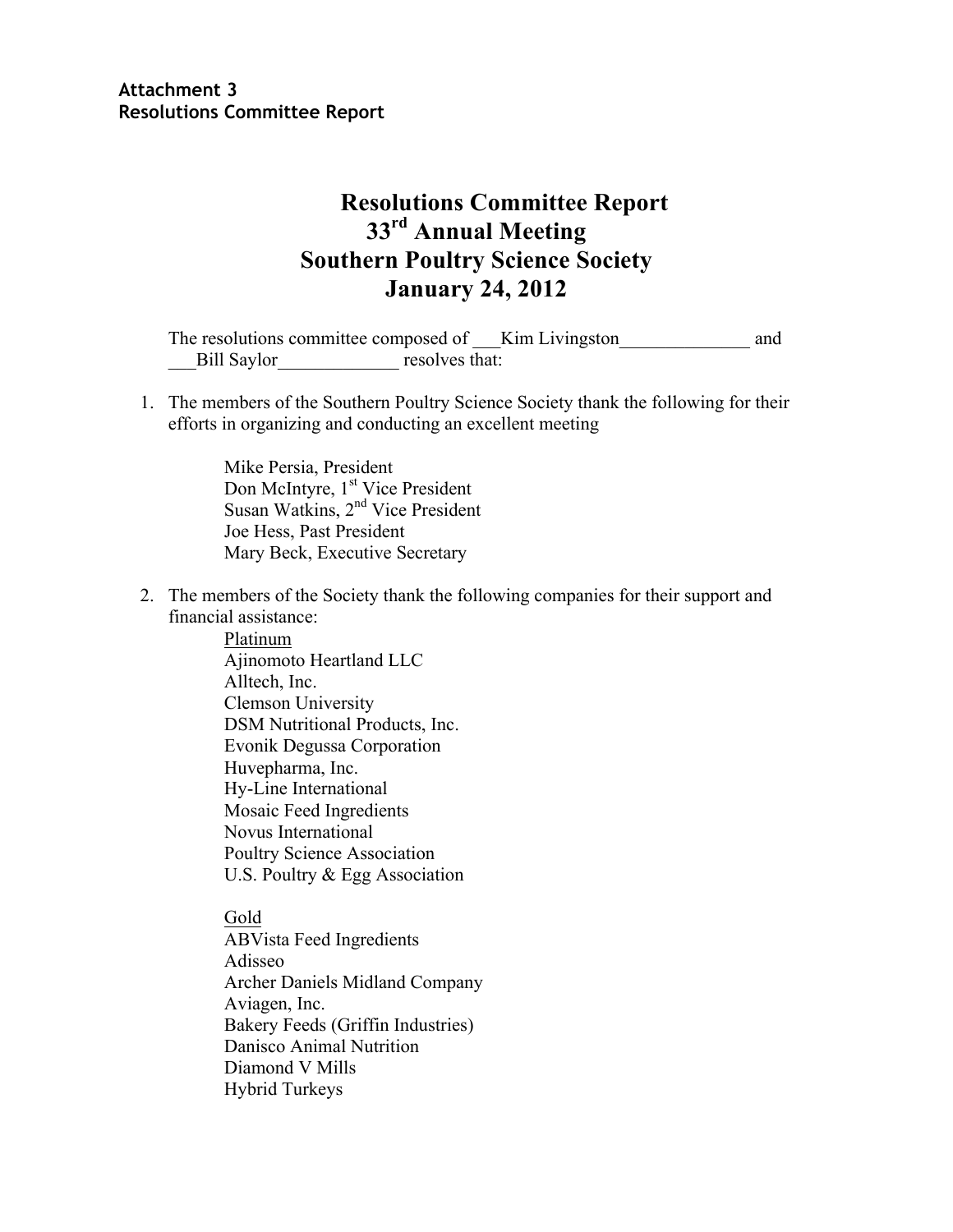Land O'Lakes Purina Feeds PCS Sales (USA), Inc. Phibro Animal Health & Prince Agri Products, Inc. Quality Technology International, Inc. Star Labs Zinpro

Silver

AFIA – American Feed Industry Association Azomite Mineral Products, Inc. Calpis U.S.A., Inc. ChemGen Corporation Foss North America, Inc. IDEXX Laboratories, Inc. **Micronutrients** Nutra-Blend Corp. Southeastern Minerals Venture Milling Co. Kemin Industries

Bronze AffiniTech, LTD Bill Barr and Company, Inc. Colorado Quality Research Ridley Feed Ingredients

- 3. The Society is indebted to and thanks John Starkey and Barbara Jenkins and their U.S. Poultry & Egg Association staff for their sponsorship of the meeting by providing facilities, publicity, registration, printing, mailing, accounting services, and website support.
- 4. The Society thanks the Chairs of the sessions who have contributed to a well managed meeting:

Allen Byrd Cesar Coto Nick Anthony Chris McDaniel Benton Hudson Yi Liang Sunday Adedokun Marnie Mellencamp Craig Coufal Wei Zhai

5. The Society is grateful for the services of the Student Evaluation judges and recognizes that this is a difficult and important service.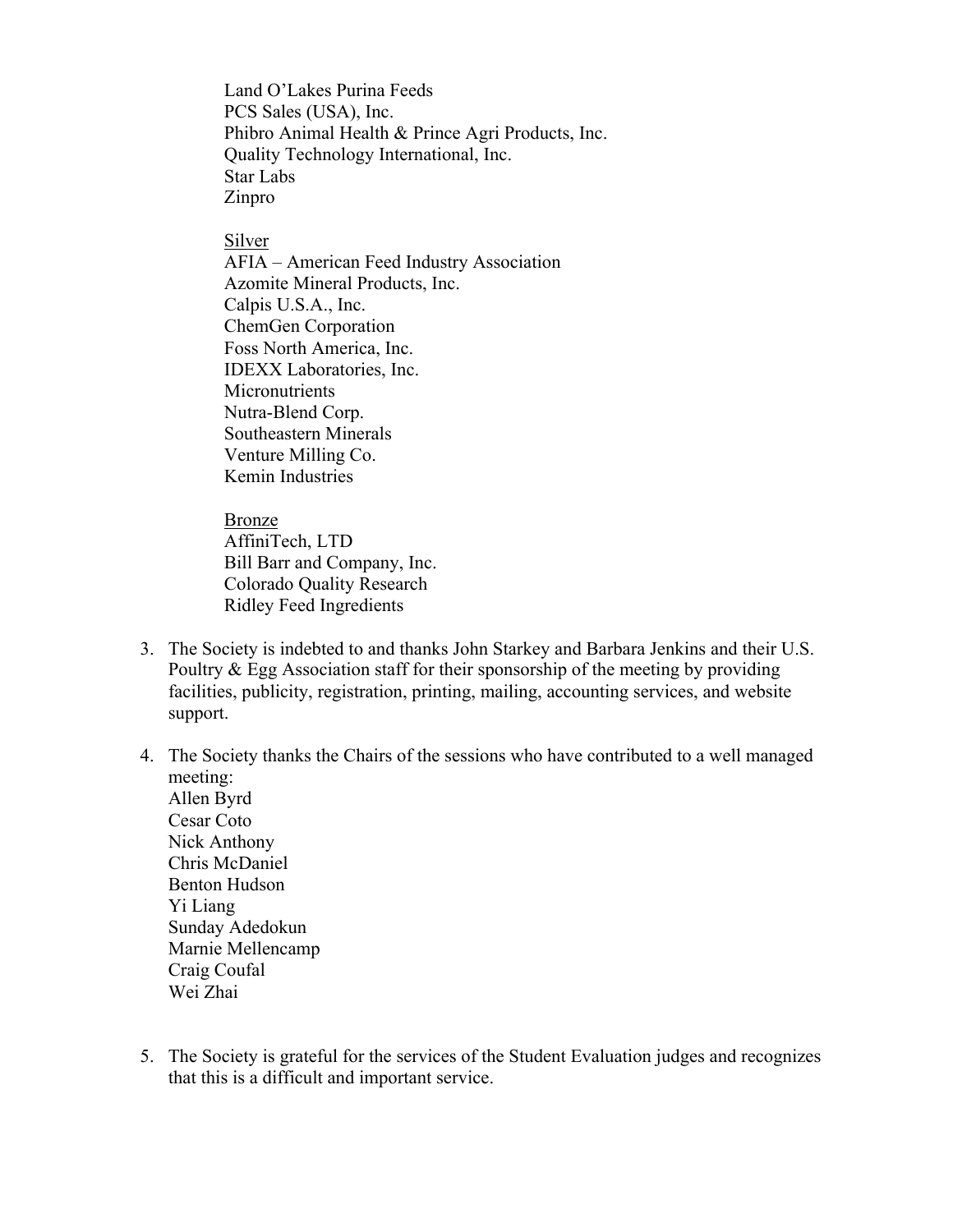- 6. The Society thanks all the other volunteers for their services during the meeting.
- 7. The Society expresses its sorrow at the death of its colleagues: Don Tyson 1/6/2011 (not in 2011 resolutions) Jean P. Allard 3/16/2011 Jon F. Ort 4/4/2011 Olukayode A. Bolarinwa 6/5/2011 Collier Wenderoth, Jr. 6/6/2011 Jack Long 7/6/2011 N. Roy Gyles 7/22/2011 Peter A. Kondra 7/22/2011

### **Not included in 2011 resolutions, but should probably be noted this year**

Daniel Palmer 12/24/2010 Walter H. Ott 12/25/2010

Please remain seated for a moment of silence as we recognize these individuals.

8. Special thanks are due to Dr. Mark Jackwood of SCAD for coordinating this year's meeting arrangements.

The Resolutions Committee asks the Executive Secretary to enter these resolutions into the minutes of the business meeting, and for letters of appreciation to be written on behalf of the Society to appropriate individuals and organizations for their service and contributions to this meeting.